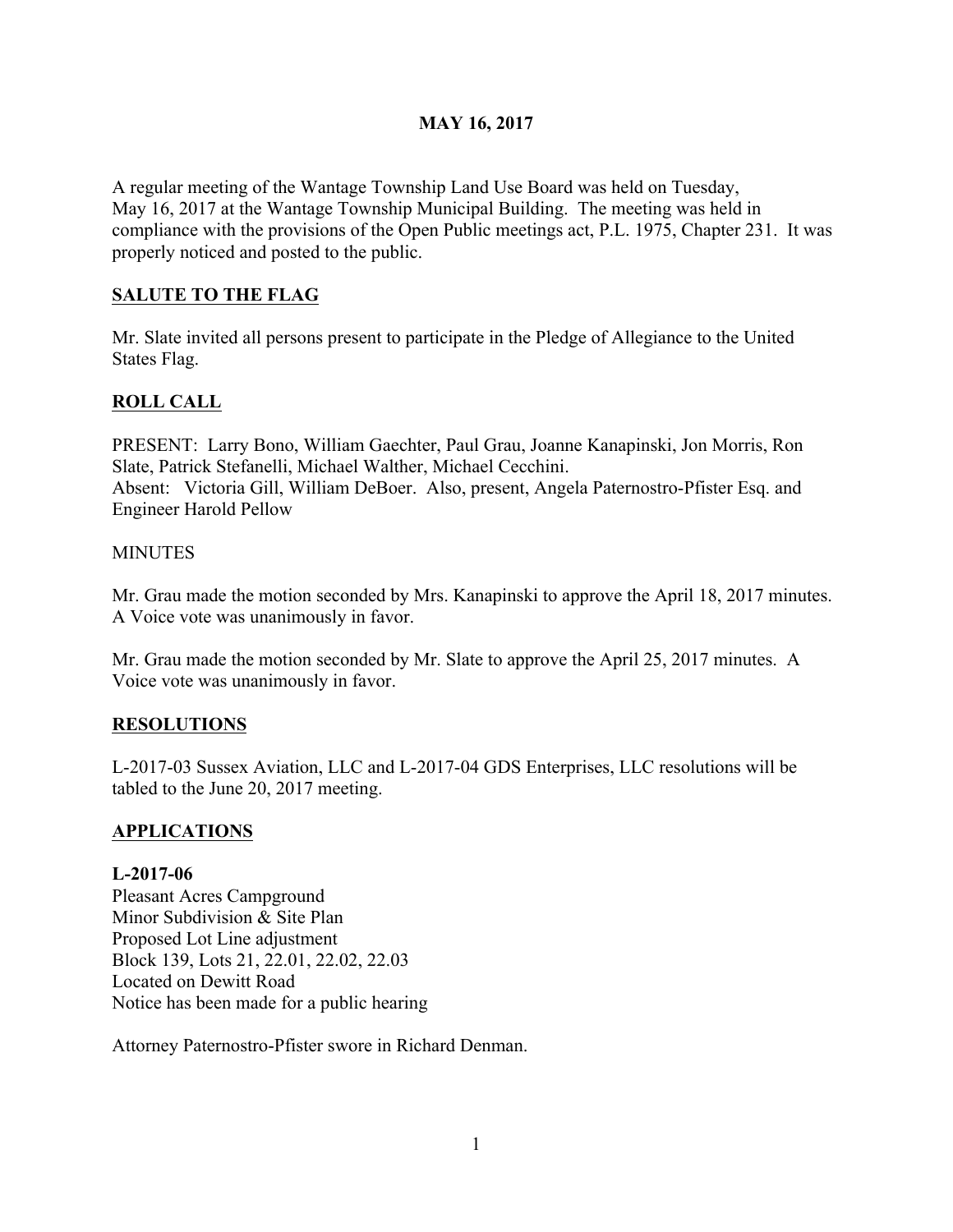Mr. Denman thanked the Board for serving the community. Mr. Denman explained how the campground supports the local economy from restaurants to car dealerships. He also provides jobs to local high school students. Currently they have 292 campsites, the Board gave approval to expand to 500 campsites in 2007. Due to the poor economy, the project was not completed and the Resolution expired. He would like to increase the number of campsites as well as consolidate lots 22.01, all of 22.03 a portion of 22.02 and a portion of lot 21. Mr. Denman would like the entire campground to be on one lot. Mr. Stoner questioned Mr. Denman on the 2007 Resolution, lot consolidation and the waste water system. If the application is approved Mr. Denman agreed to fulfill all the conditions of the 2007 Resolution. Motorhomes have increased in size so some lots had to be reconfigured to accommodate the larger campers. Mr. Denman then explained how the waste water system aerates bacteria and sprays clean water into the woods. The water is tested monthly.

Mr. Denman stated the project will not be done all at once. It will be done in sections. Each section will include a site plan. Each site will differ depending on the topography.

When offered a site walk, the board agreed a site walk is not necessary, most have been to the site before.

Mr. Stoner requested the site plans state 500 maximum campsites. Mr. Denman agreed.

Mr. Cecchini opened the meeting to the public there being no one wishing to speak he closed it to the public and opened it to the Board

Mr. Grau made a motion seconded by Mr. Bono to approve the application. Ayes: Bono, Gaechter, Grau, Kanapinski, Morris, slate Stefanelli, Walther, Cecchini. Nays: None.

#### **L-2017-05**

Mountain View Manor Preliminary & Final Site Plan Block 4.02, Lot 5 Located on Boulder Hills Boulevard The applicant is proposing (4) four 20-unit apartment buildings. The application was carried from the April 25, 2017 meeting. No further notice was necessary.

Attorney Allison Kassetta stated in March of 2015 Mr. Maione was granted a D1 use variance for the property located on Boulder Hills Blvd, the approval include a bulk variance. The reason they requested the variances in 2015 was to set the building envelope when they were ready to come back.

According to the Time of Application Rule the board granted the variances according to the Industrial Zone, knowing the zone would be changed to the WED zone. Mr. Maione is abiding by the setbacks granted by the board even though the zone has changed.

Mr. Pellow's report stated Wantage Township parking space dimensions must be 10' x 20', according to the Residential Site Improvement Standards parking spaces must be 9' x 18'. The plans exceed that size, there are 161 10'x 18' parking spaces.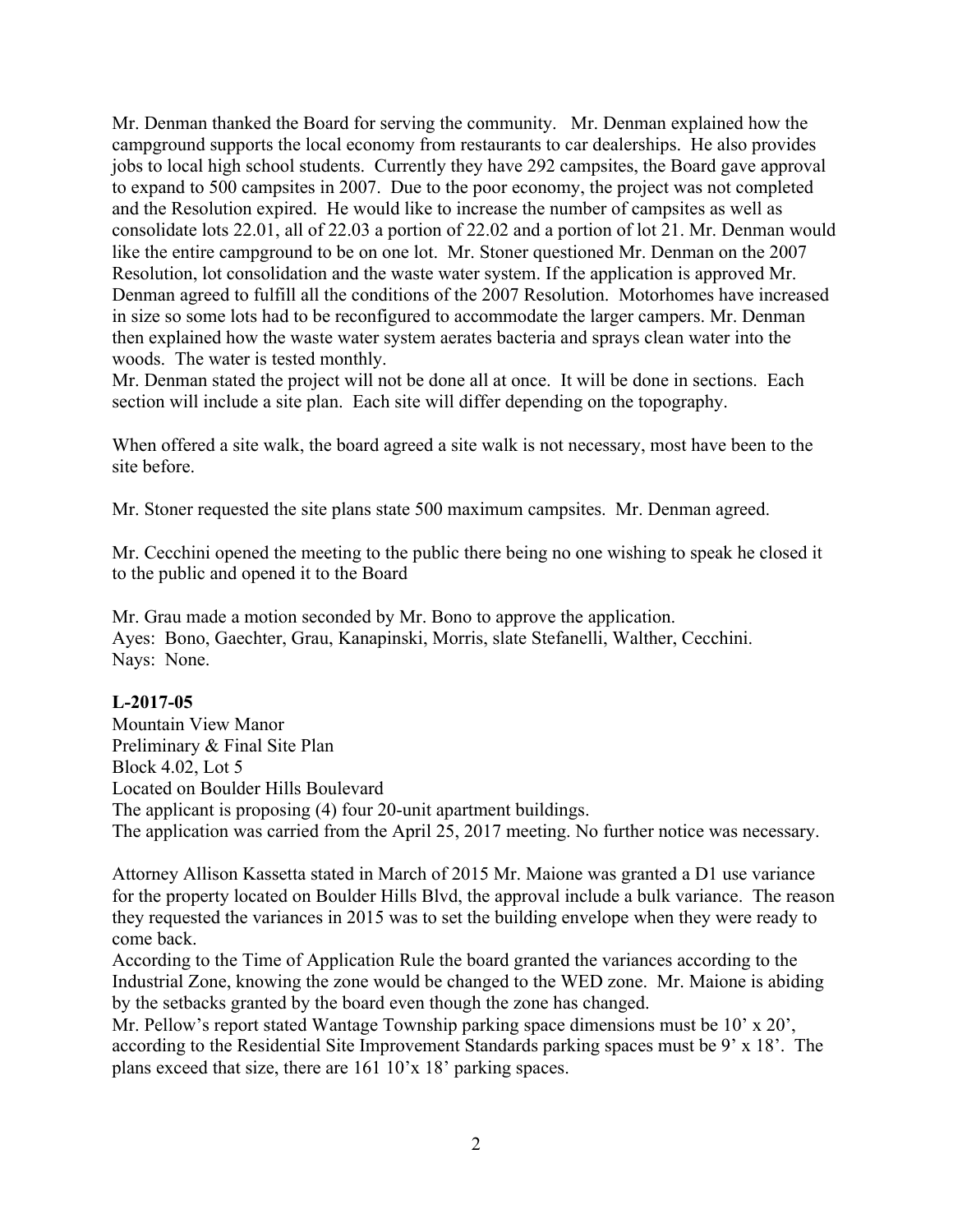Mr. Cecchini acknowledged it was a difficult decision to approved residential housing in the WED Zone. He said the Board asked for ten changes on the application and Mr. Maione made twelve changes. Mr. Cecchini stated the board wanted to have control over the site development on this lot due to time the board invested in the developing the regulations of the WED zone.

Ms. Paternostro Pifister swore in George Gloede Civil Engineer of One Pembroke Court Oakridge NJ.

Exhibit A1 dated 2/2/2017, is a colorized photo exhibit of the original site plan including five buildings, one of the buildings has since been removed.

Ms. Paternostro Pfister swore in the applicant John Maione, of Fairmont Road, Tweaksbury, NJ.

The original plans included the sanitary sewer to include a nursing home. Mr. Maione stated the waste system must be for the exact number of units, he is not yet ready to include the nursing home. Mr. Pellow met with Mr. Maione prior to the Land Use meeting, stating the area was 'too crowded'. Mr. Maione removed one of the buildings and placed the sanitary sewer in that spot to service the four apartment buildings.

Exhibit A2 dated 5/12/2017, is a picture without the fifth building and including the parking area.

Mr. Pellow's report requested; a landscape plan by a certified landscaper, a cross section of the parking lot, EIS and Facilities Impact report. Mr. Gloede stated he designed the landscape plan. Mr. Gloede said the impact on the roads will be considerably lower than the 226-housing plan originally approved. Mr. Stoner asked for the report from the DOT showing the original approval.

Mr. Stoner asked for plans including the existing utilities and water lines, they are missing. Mr. Gloede stated he will include them on the next set.

Discussion began on the walkway and building design as Mr. Pellow's report states it is 'too tight' and does not have landscaping. Mr. Maione explained there is a minimum of two-foot landscaped area along the building and a six-foot sidewalk. The building is inset near the gables, which are not shown on the plans. Mr. Maione stated additional landscaping will be done between the gables in the inset.

The front and the back will look like the color renderings. The bump outs will be in both the front and back of the building. All of the stone areas in the renderings are recessed one foot. The mailboxes will be placed on Boulder Hill Boulder Blvd, a US Post Office requirement. There is a loading area for trucks. Discussion continued regarding dumpster pads and the turn around areas. Mr. Morris felt the parking area was not large enough for garbage trucks, fire trucks, and box trucks.

There will be one address for the entire site, each building will have a letter, each apartment will have an assigned number on each apartment door. To enter the buildings, one must use a key fob. Without the key fob, one must be buzzed in by the tenant.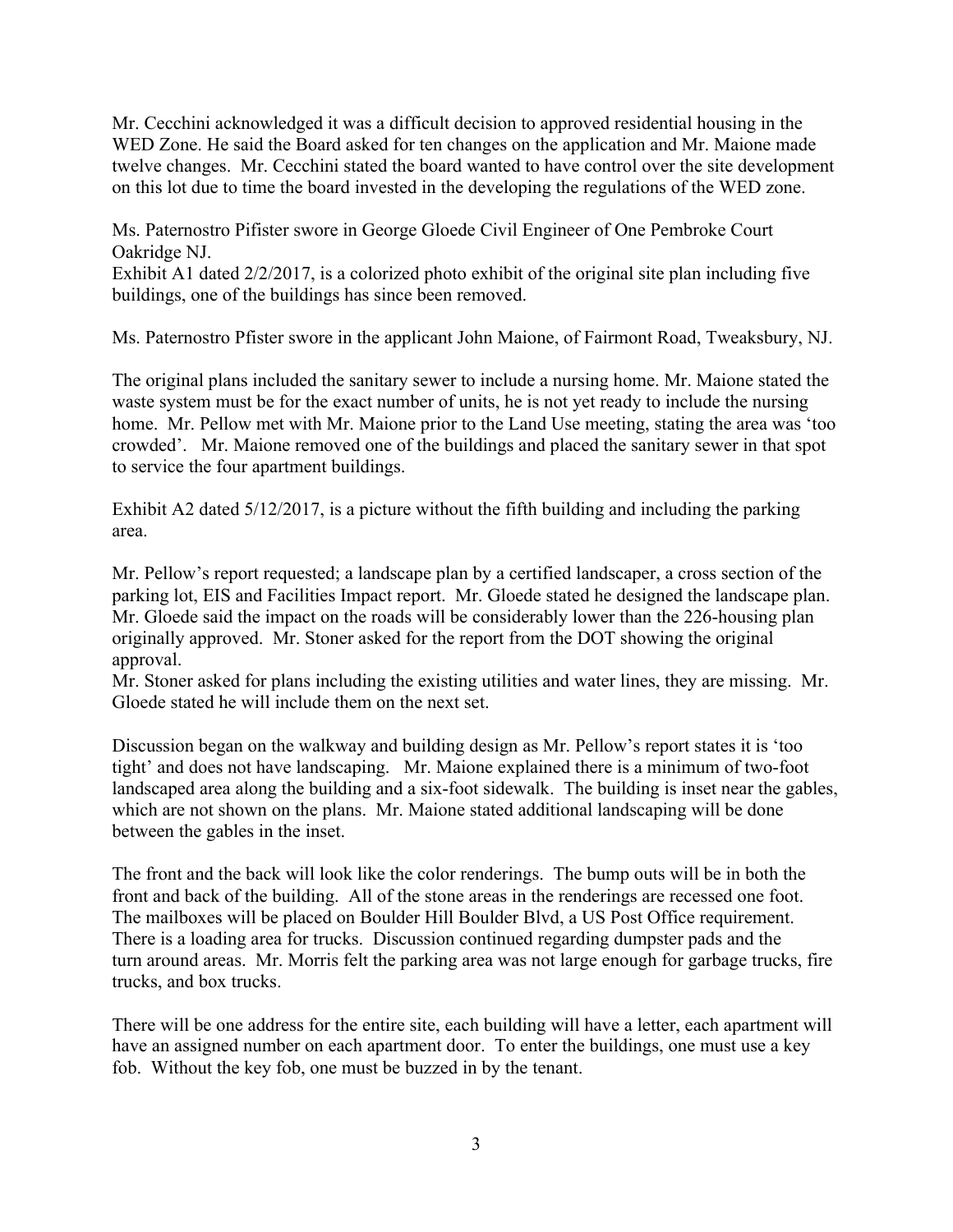Mr. Stoner asked Mr. Maione about COAH units. Mr. Maione explained the apartments over the stores are COAH units. The units are also senior units. Senior units are regarded as double COAH. He explained the units were put in to accommodate the original 226 housing units. They now exceed the required number.

Mr. Gloede agreed to adjust the turning radius in the parking lot. The board recommended moving a dumpster to the rear of the parking area, Mr. Maione agreed. The rear area will allow for easier truck mobility.

Mr. Maione stated the entire project will be paved at the same time. Mr. Maione agreed to the condition he must put up a bond or pave before a certificate of occupancy will be issued. The Bond will not be released until the paving is done.

The Board requested a common area, a place to congregate. Mr. Maione stated there is an area by the Town Center, all sidewalks lead to the Town Center. Mr. Gaechter asked if it was possible for children to play on top of the sewer treatment plant. Mr. Maione said the treatment plant is underground and the electrical box is fenced in. Mr. Maione stated when all of the buildings are done there is an area that will be utilized for a common area, an area not suitable for building.

Mr. Cecchini opened the meeting to the public for comments and discussion.

Kathleen Gorman of Fernwood Ave, Wantage NJ, feels Wantage needs businesses, there are too many empty stores in town. She is concerned the schools will raise taxes with additional children. She feels there is plenty of available housing. She is also concerned renters are transient and will not stay in Wantage. Mr. Cecchini explained businesses need people for their financial support.

Chuck Meissner of Compton Road, Wantage NJ, voiced his opinion on what he calls High Density Rural Housing. He feels once an apartment is approved on a highway, the township will inevitability take it over. He agrees with the comments from Ms. Gorman.

Mr. Cecchini closed the meeting to the public and opened it to the Board for comments and questions.

Mrs. Kanapinski discussed installing a light at the exit near the Town Center, Mr. Maione stated the DOT does not want a light because of the light at Quick Chek. He explained residents could use Clark Road to exit and get to Route 23 North. Signs stating this will be installed.

Mr. Morris feels the fire pond is not large enough to cover all the buildings. Mr. Maione explained the pond is fed by a well. Mr. Morris asked if the suppression system was regularly tested, Mr. Maione stated yes. Mr. Morris gave additional testimony regarding navigating fire trucks throughout a full parking lot. He then expressed his concerns regarding the apartment buildings and the rural character of Wantage.